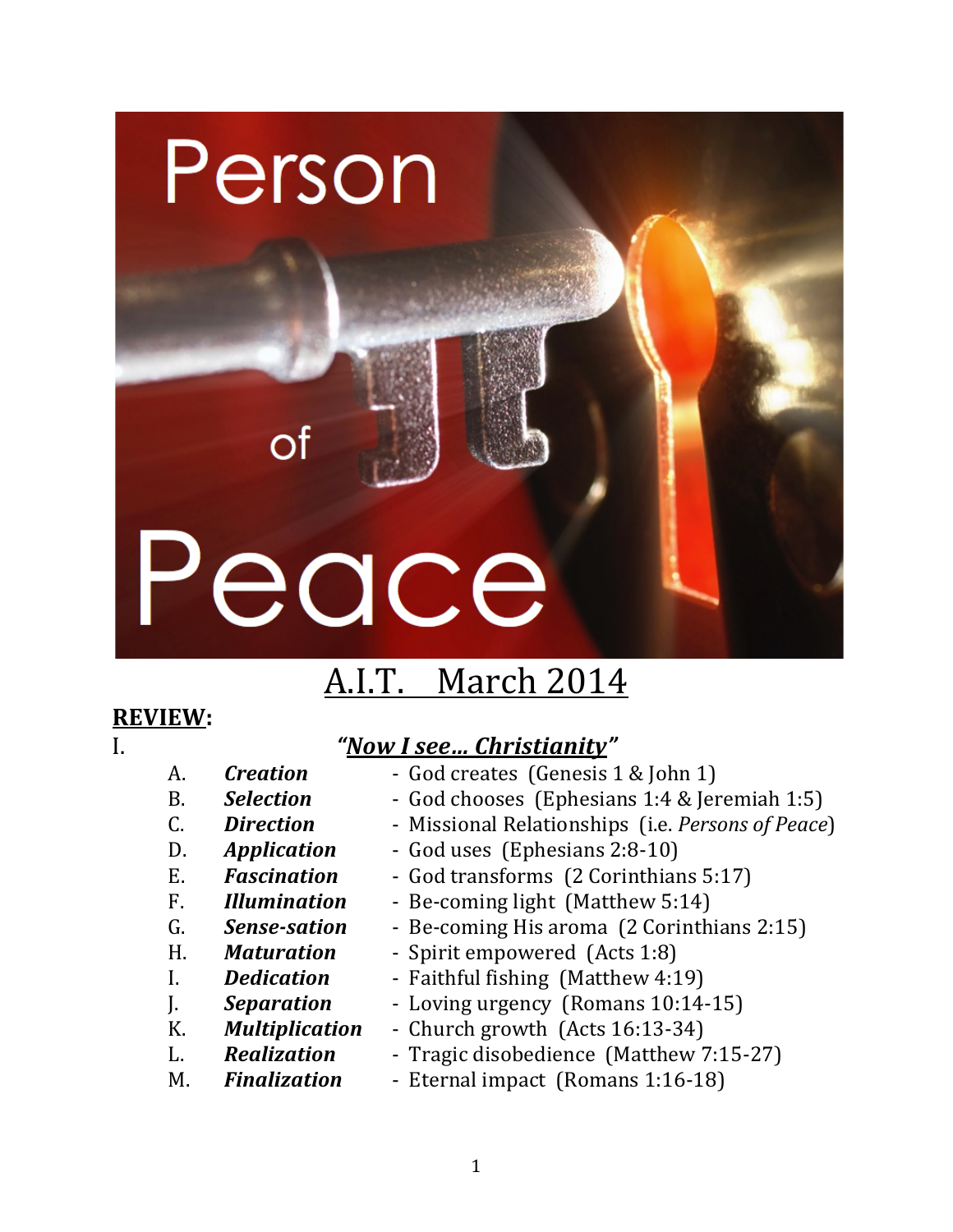## II. *The Four* (4) **T4T** Questions:

- A. What do I say?
- **B.** To whom do I say it?
- C. Why do I say it?
- D. What if they say yes?  $(or "No!")$

## III. *"What do I say?"*

- A. Tell your story...
- B. BC $\omega$ AD
- C. One story.... many ("accordion") versions
	- 1. 30 sec.
	- 2. 90-120 sec.<br>3. 5-10 min.
	- 3. 5-10 min.
	- 4. "Over dinner" version

## **TONIGHT**

## I. *"To whom do I say it?*

- A. People you know... (home/domestic/local evangelism)
	- 1. Create an EV-Tree (evangelism-tree)
	- 2. List everyone you know that you assume is lost
		- a. *Pray*
		- b. *Prioritize*
		- c. *Pick*  $(5+$  per week)
- B. People you don't know...
	- 1. Local context
	- 2. **Judea, Samaria, ends-of-the-earth context**
- C. Types of people...
	- 1. *Warm*
	- 2. *Worldly*
	- 3. *Wicked*

## **VIDEO Watch out for Wolves** - Driscoll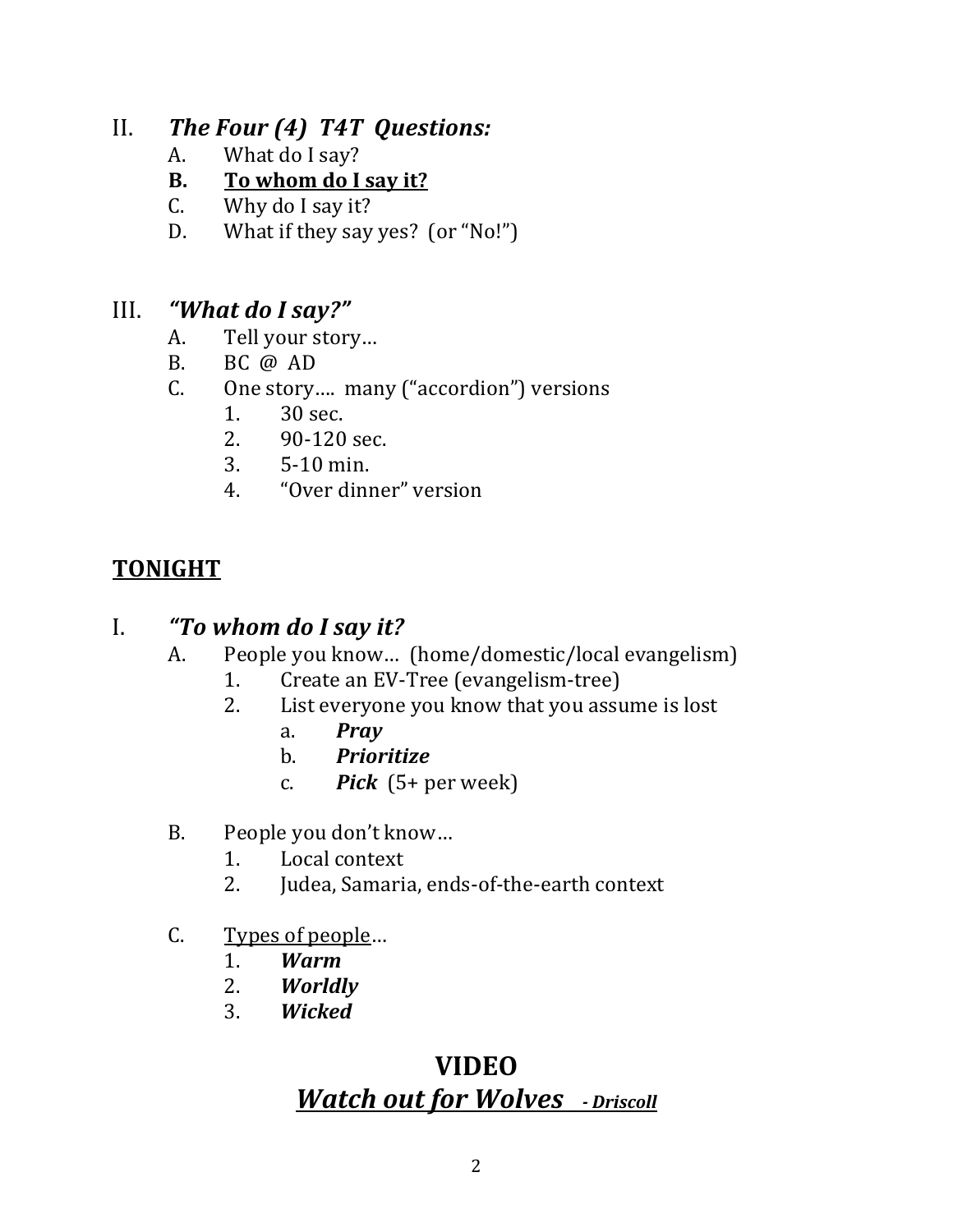## **5:30: Live Chat:** Pastor Matt – Barre, VT

**VIDEO** *Ex-Satanist Testimony*  $-c$ *BN* 

\*\*\* Discuss "realities & possibilities" \*\*\*

## **BREAK:**

(see Bob & Mary Hopkins ebook**:** *Evangelism Strategies*.)

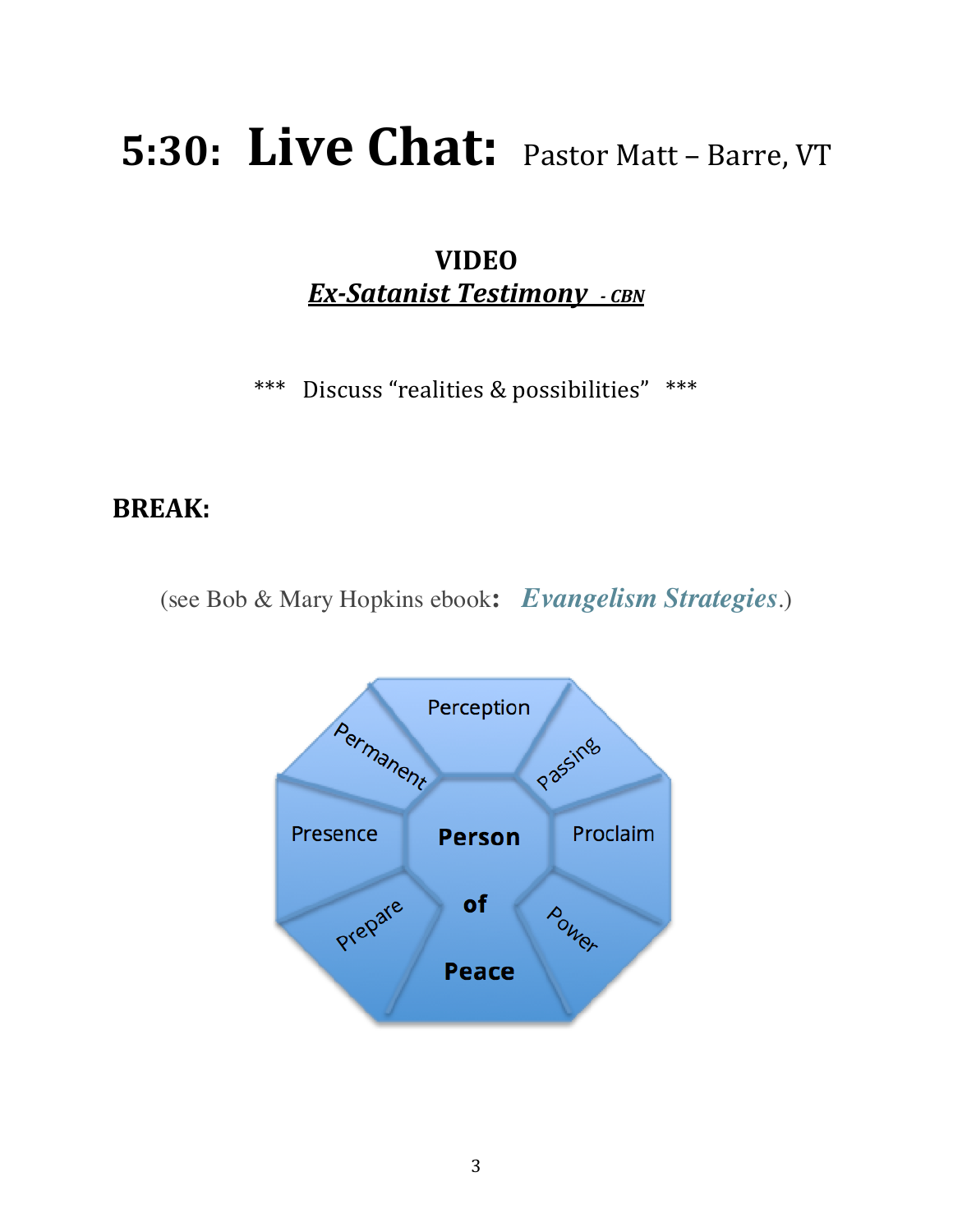**PERCEPTION** When walking with the person of peace and their *oikos*, you first want to perceive where the person and their web of relationships are at spiritually. How close are far away are they from God? How hungry or thirsty are they? How fast or slow is the person of peace and their *oikos* moving toward the Lord? These questions help us perceive how God is at work.

**Passing OR Permanent** Is this person in a *passing relationship* or a more *permanent* one? The reason this might be important is because the nature of the relationship we have with the person of peace and their *oikos* will shape our approach.

**Proclaiming OR Presence** We can engage passing relationships in a more forward way than our permanent relationships. Those we are in a more permanent relationship require our *presence* and actions. It is important for us to love them till they ask us why. God wants us to share the good news, because faith comes by hearing and hearing the word of God.

**Power OR Preparation** When it comes to our passing relationships, we should be open to "*power*" evangelism. This is where we ask God to intervene in a dramatic way… through things like healing prayer, a prophetic word, Spirit inspired dreams, answered prayer in regard to a crises in their life. We should seek to see God's power work within our permanent relationships as well, but with passing people, we want to leave them with a sign of God's desire to bless them and be in relationship with them…. With our permanent relationships, our approach would be to partner with God and till the soil and plant seeds, to *prepare* the person of peace and their *oikos* to hear the good news at the proper time. This would be more of a process, like hosting a six week study on Jesus.

## **BREAK:**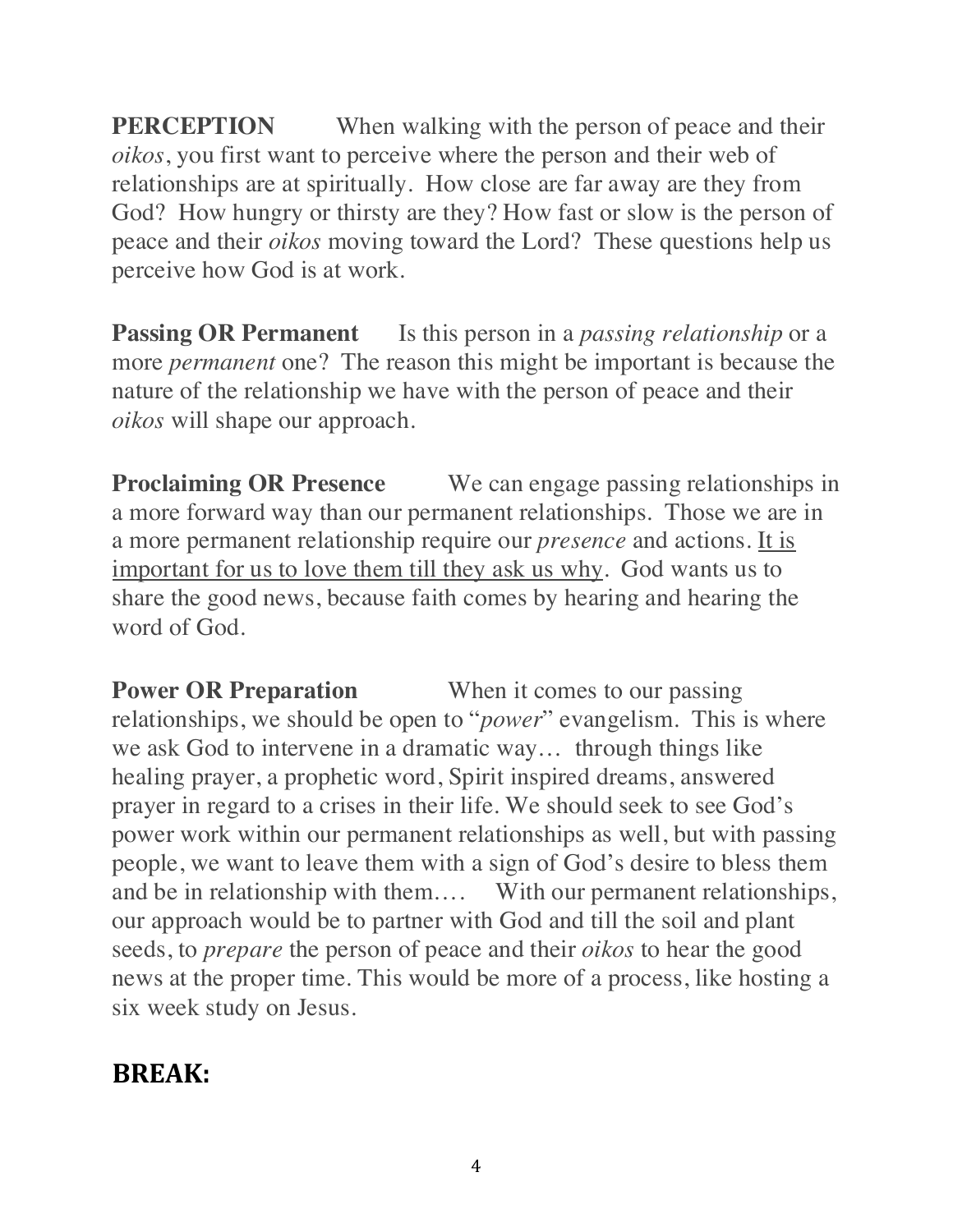## II. **Missional Equipping:**

### A. Identifying a "Person of Peace"

- 1. Philosophical principle...
	- a. Selling Jesus vs. Sharing the Gospel
	- b. Programs & Polish vs. Person of Peace
- 2. Biblical exegesis:
	- a. Luke  $10 \text{ (building on Luke } 8-9)$
	- b. Luke  $8-10 =$  living demonstration of Parable of Soils!
		- Jesus is always sowing seed... so should we.
			- Like Jesus... watch how the soil responds!
				- $\geq$  Luke 9:51-56 = seed on the path
				- $\geq$  Luke 9:57-58 = along the road; stony soil
				- $\blacktriangleright$  Luke 9:59-62 = thorns; cares choking
					- $\triangleright$  Luke 10:1ff = good soil ("sent out ones")
						- \*\*\* **Jesus "invests"** heavily in good soil
						- \*\*\* We are to "BE like Jesus!"
						- \*\*\* We go as far as the soil takes us.
	- c. Biblical examples  $=$  "least likely" often times...
		- Samaritan woman at the well (John 4)
		- Royal official (John 4)
		- Roman Centurion (Cornelius Acts 10)
		- Philippian jailer (Acts 16)
		- Lydia (Acts 16)
- 3. Biblical mandate:  $(G's & 0's goals & 0'$  bjectives)
	- a. *Go fish!*
		- Fish "outside the boat"
		- Fishing "inside the boat" = preaching
	- b. **No bait!**
	- c. *No switch!*

## 4. Biblical evidence: **(5 R's)**

- a. **RAVE...** in response to a "Gospel witness"
- b. **RAIN...** blessings upon the sent one(s)
- c. **RADIATE** an "oikos"
- d. *RALLY…* light & dark together *("Matthew party")*
- e. **RACE...** to reproduce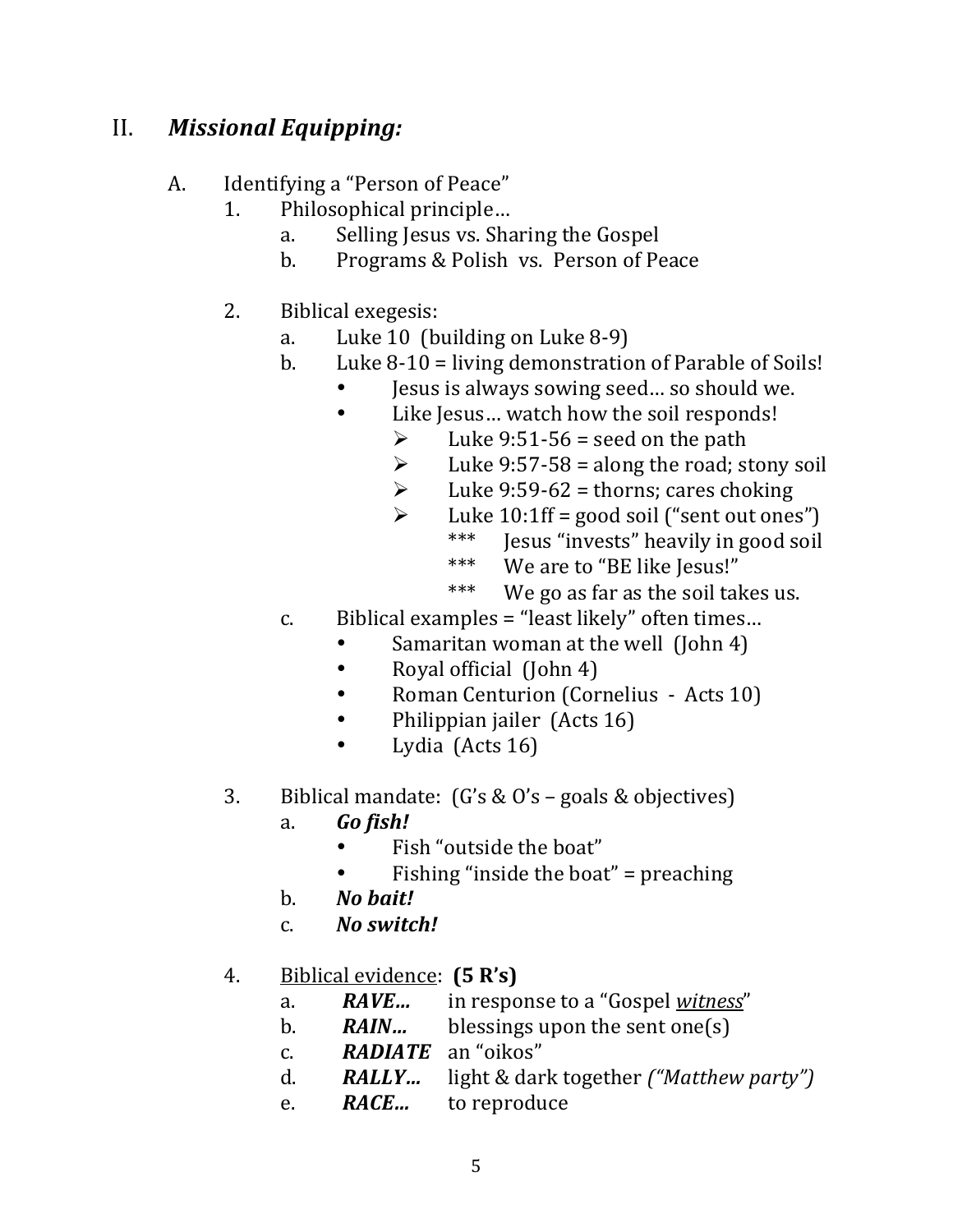## God's "Person of Peace Process"

## **10 Steps**

|    | 1. God initiates | $\rightarrow$ | We clarify  |
|----|------------------|---------------|-------------|
|    | 2. God empowers  | $\rightarrow$ | We obey     |
| 3. | God specifies    | $\rightarrow$ | We confirm  |
|    | 4. God leads     | $\rightarrow$ | We follow   |
|    | 5. God draws     | $\rightarrow$ | We fish     |
|    | 6. God connects  | $\rightarrow$ | We invite   |
| 7. | They respond     | $\rightarrow$ | We inform   |
| 8. | They receive     | $\rightarrow$ | We invest   |
| 9. | They multiply    | $\rightarrow$ | We multiply |

## 10. God multiplies!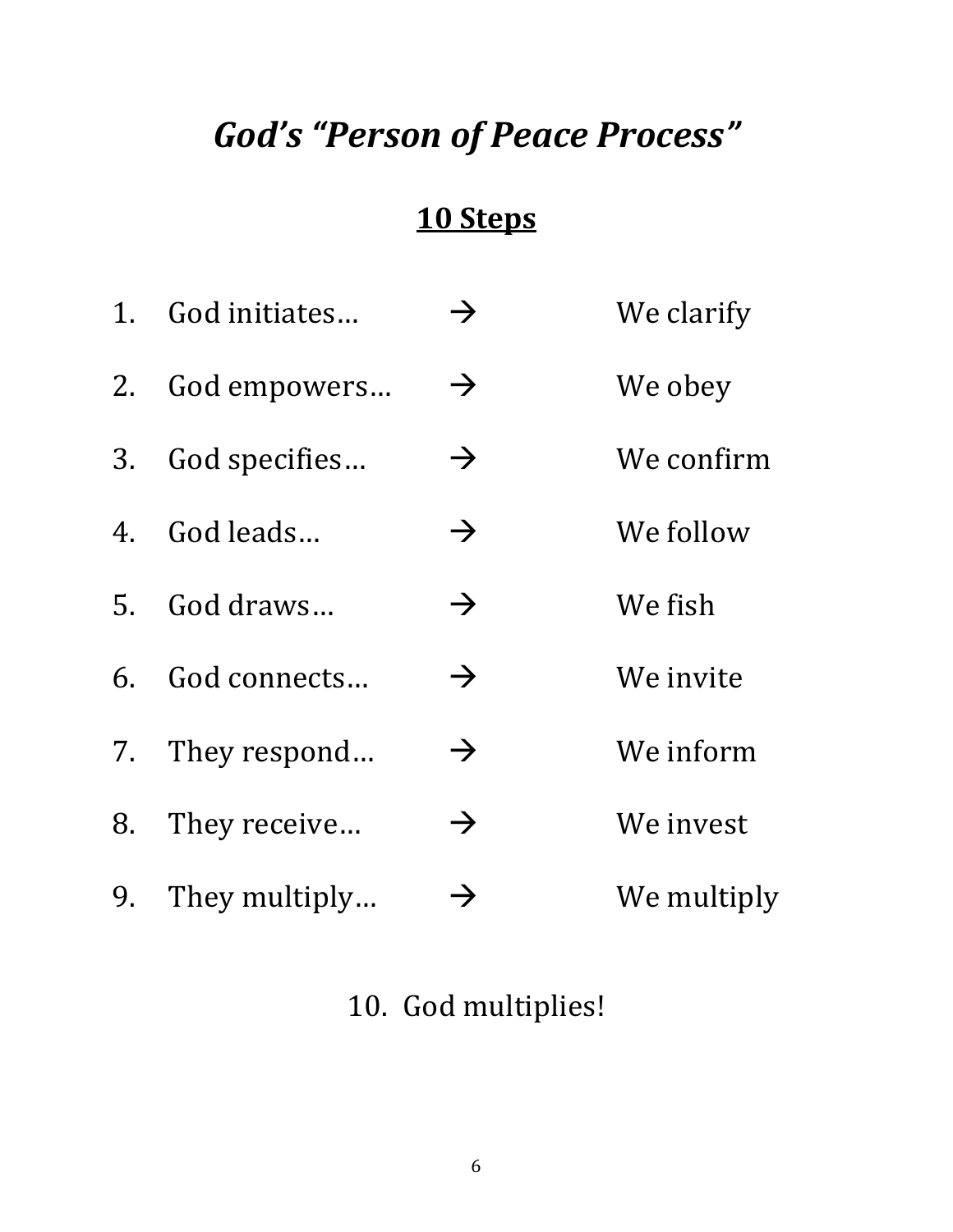## **Insights from Mike Breen & 3DM Ministries:**

### *Hearing the voice of God is the most important spiritual discipline we can develop in ourselves and develop in others*.

The written Word helps us understand the living Word.

#### *Go for revolutionary change at an evolutionary pace.*

Jesus sent the disciples out looking for a person-of-peace… NOT to operate ministries the way his church is doing.

#### *This strategy does not require the gift of evangelism..*

The "person of peace" is the one who God has prepared in advance for you to advance the Kingdom.

*Stay with the oikos of the "person of peace" in your life.*

#### *Ask the "person of peace" – Who do you know that will do what you just did?*

Just because they are called "person of peace" does not mean it won't be difficult.

#### *It is a spiritual battle!* – **Matthew 11:12**

*If someone is not a "person of peace," then entrust them to God and to someone else so that we can invest in the one(s) God has prepared for us.*

## **BREAK:**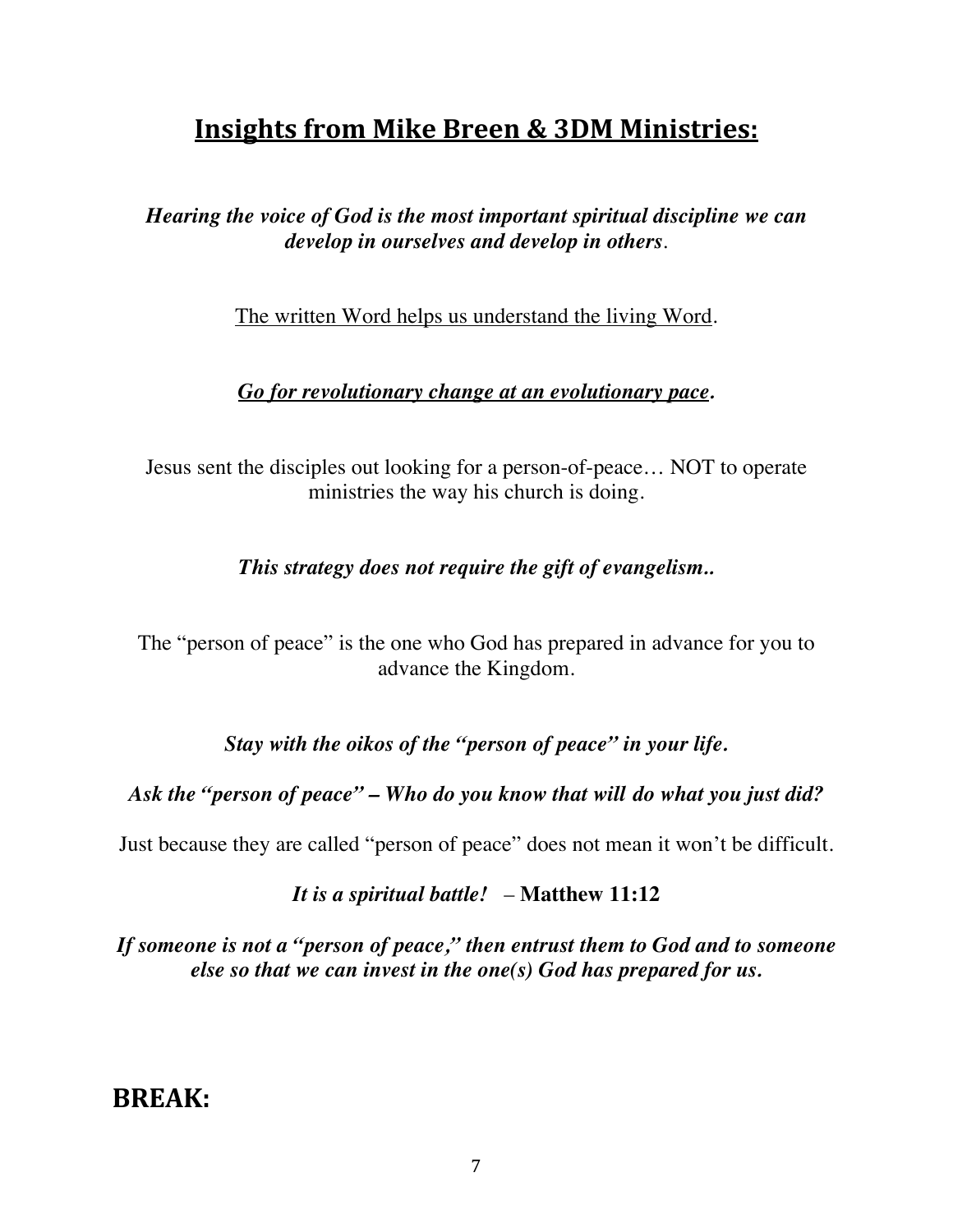## **Metallic vs. Magnetic** *ILLUSTRATION*

## *Illustration:*

Take a magnet and run it over a bunch a "metallic" samples (ie. coins  $&$  paperclips, etc)... Our place is not to "figure out" how to get the non-responsive materials to suddenly become magnetic... Our place is to lovingly bring the "magnet" of the gospel to the metal of each person's heart... and see what God does!

## *Consider*:

We are NOT looking to "convert" the masses... Rather, we are seeking to find the pre-converted missionary(s).

- B. **Practice your BC @ AD**: (work together & change partners)
	- 1. Warn each other at 90 sec.
	- 2. STOP each other at 2 min.
	- 3. Evaluate each other in a Christ-like  $&$  constructive manner.

## C. **Practice "conversational ministry"** "starting, shifting, & sharing"

- *1. Starting*
- *2. Shifting*
- *3. Sharing*

## D. **Diversify your BC @ AD testimony:** (random encounters)

- 1. Single mother struggling with child/children
- 2. Affluent business man
- 3. Nuclear family mom, dad,  $& 2$  kids all present
- 4. Angry atheist
- 5. Hippie "mother earth" humanist
- 6. Wiccan witch
- 7. Aloof agnostic
- 8. Teenage, disrespectful "punk"
- 9. "Lukewarm" evangelical church-goer
- 10. Fellow biblical believer